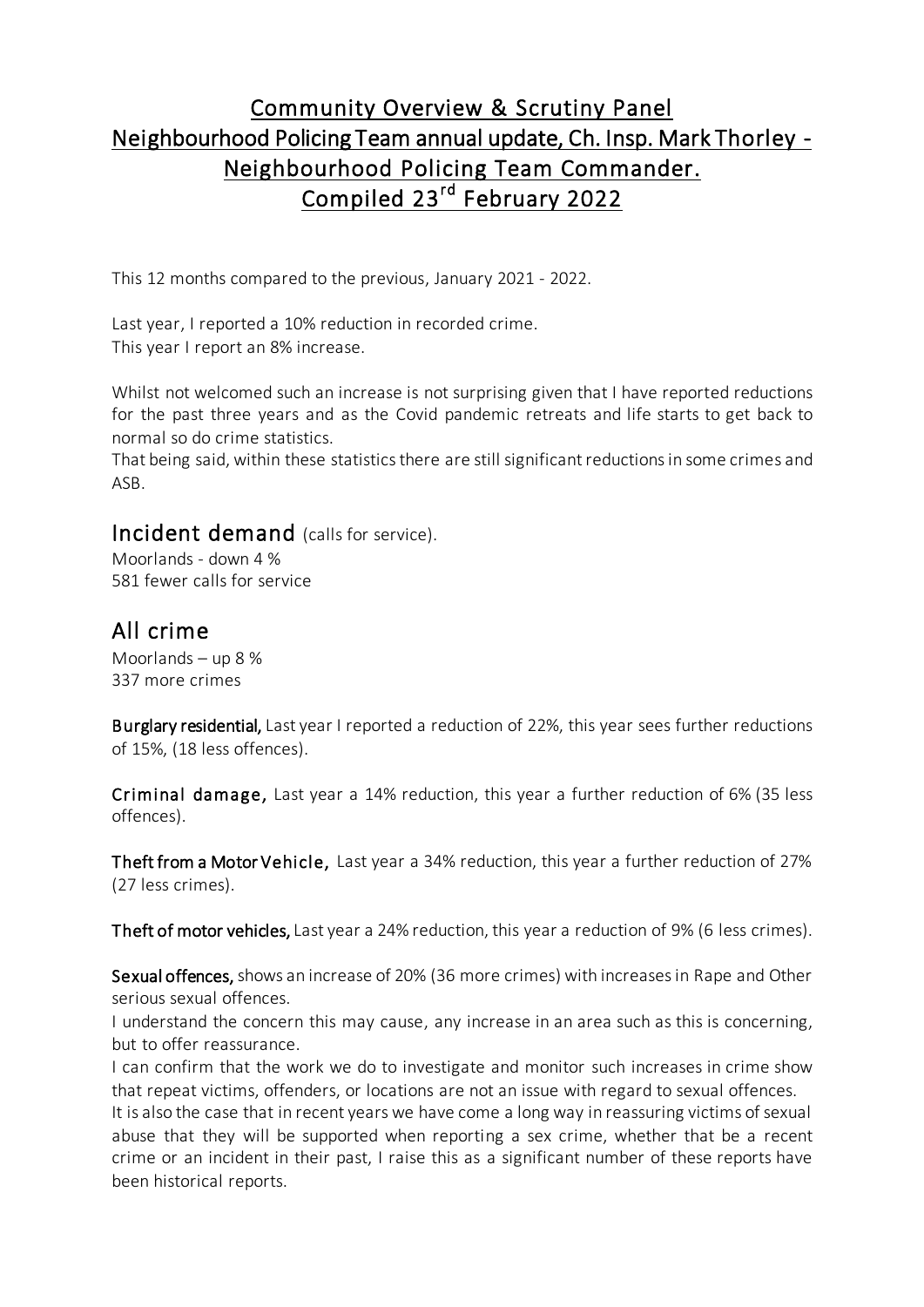Any report of a sexual offence will be investigated by skilled investigators seeking to support the victim and bring offenders to justice.

Less serious violent crime with Injury, Shows an increase of 32% (131 more crimes). The greatest percentage increase (129%) being assaulting an emergency worker (9 more), and Section 47 assault, up 35% (126 more).

Leek town and Cheadle town are the most common locations for these incidents, accounting for 91 of the increased incidents.

However it should be remembered that the night time economies in these towns have become active after long periods of being closed or having reduced numbers due to the Pandemic, so they will show increases as they become busy again.

The Moorlands town centres continue to be some of the safest to visit in the County.

That being said a plan is in place with our licensing colleagues to review and take action against any licensed premises found to be contributing to, or having become a focal point for, any increase in violence.

#### Outcomes

In the past year positive outcomes from investigations sit at 17%, an increase of 5% (up to 800 from 433). This includes 291 charges or postal requisitions, 152 community resolutions and 263 cases where the offender has been subject to diversionary, educational or intervention activity, or when it was not in the public interest to take further action.

# ASB

Moorlands – Last year I reported a 10% reduction, this year I report a further -15% reduction (259 fewer incidents)

This year saw us move away from the "stay at home" Covid orders of 2020/1 with greater freedoms being given back, so it is reassuring to see that as the community have ventured back outside ASB issues such as "rowdy and inconsiderate" have remained low (-8% 78 less). Especially given the large increase in tourism into the area, which I will touch on later.

# Road traffic collisions

There continues to be reductions in those killed or seriously injured on the roads of the Staffordshire Moorlands.

Currently there is a 79% reduction in collisions classed as Killed or seriously injured. One less person died on the Moorlands roads during the last year, one less than the year before, but still one too many.

There have been fourteen less collisions which have resulted in serious injury (-82%).

The NPT hold a monthly road policing operation with the support of partners such as the force road crime team, and VOSA.

During this operation we use the information received from the community and apply the knowledge we have to best target identified areas for antisocial use of vehicles, and the fatal four causes for road deaths, mobile phones, drink and drugs, speed and seatbelts.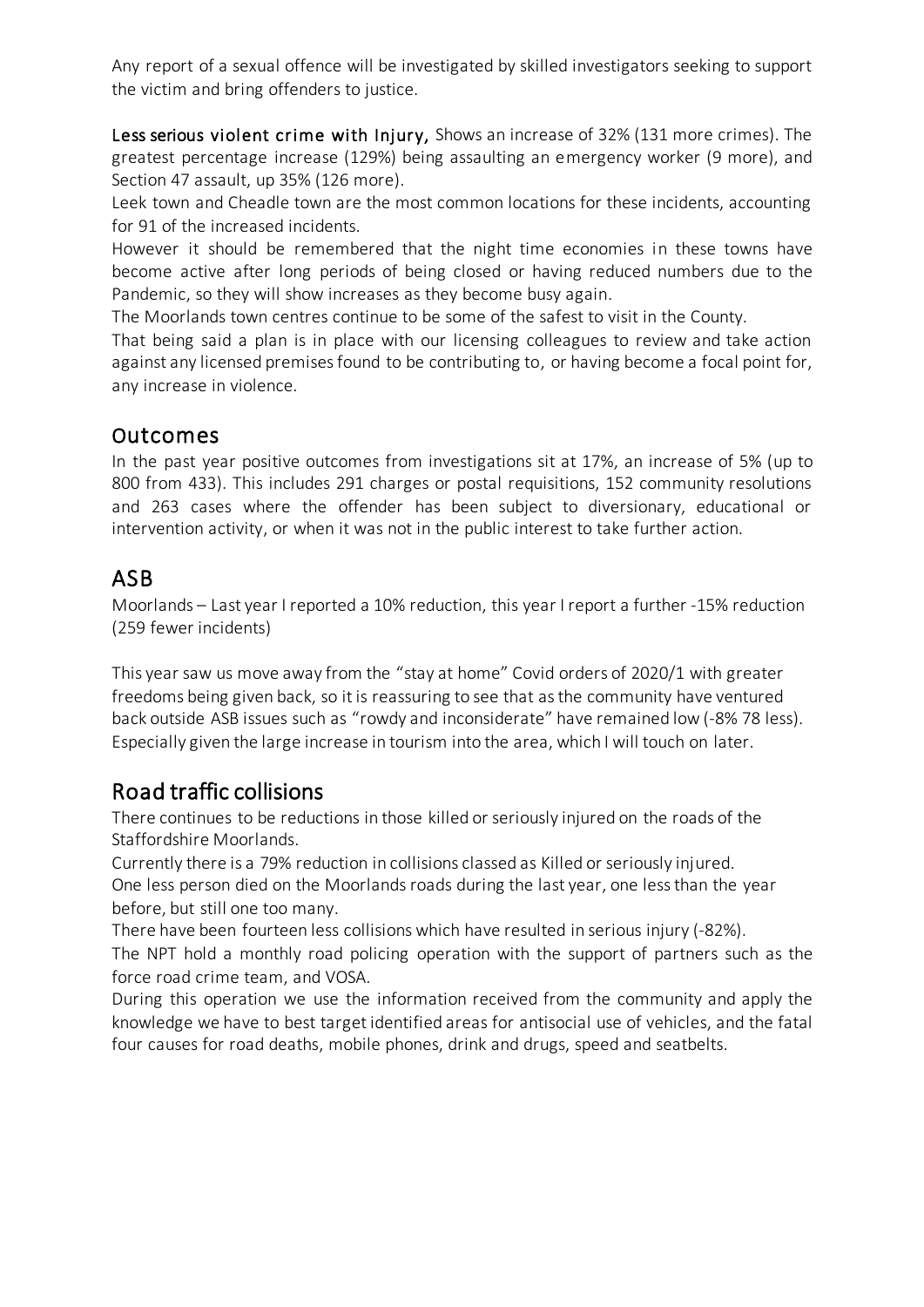# Tourism

It became clear this year that the "Staycation" trend led to the Moorlands continuing to be a very popular destination for tourism, with visitors travelling from across the Midlands and further afield to visit.

Throughout the spring, summer and autumn of 2021 many days of the week were busier than a hot sunny bank holiday would have been previously.

In response to calls for service from concerned residents, and visitors, the policing team formed a working group of interested partners such as the Council, the National Trust, Peak Park Rangers and FARS.

Collectively we worked to identify the issues being experienced, aligning the problems with the most appropriate partner best placed to deal with such issues as traffic congestion, littering and parking problems.

This collaborative approach has been successful in adapting to what may well be a welcome boost to the local economy, whilst maintaining harmony in the many villages, and seeking to preserve the beauty and feel of the area for future generations to come.

Of note despite concerns that such tourism could lead to an increase in wild fires such as those we had in 2018 this has proven not to be the case to date.

# Annual overview.

Another challenging year for your neighbourhood Policing team, with the Covid pandemic continuing to present problems, from staff shortages due to outbreaks within our own or force resources, mass tourism, the resurgence of the night time economies, to increases in public protest across the force meaning staff often being called upon to work harder and longer to fill the gaps left.

We have introduced, and piloted for the force, Facebook live community policing engagement.

Moorlands officers have approached local Facebook groups such as LeekTV and Cheadle Forum to ask if they could hold engagement sessions on their group pages.

Officers then being able to introduce themselves, update communities as to what we are doing, and seek the concerns and views of the communities they police to better guide our priorities, and subsequently the action we take.

This has been a great success with such events being seen by thousands of viewers each time, receiving many compliments.

This will continue to supplement the existing engagement we undertake.

I am lucky in that I continue to be supported by a great team who work tirelessly to provide the Moorlands community with the best service they can.

This includes our Special Constables whose active and continued support sees many of them giving up numerous days and weekend nights to support their communities during peak periods.

We say goodbye to Mr Morgan and welcome our new Chief Constable, Mr Noble, who brings plans to return to a local policing model which will see resources move back to the Moorlands from the city hub they moved to in 2018.

I see this as a positive for the Moorlands, bringing Policing back to a local level under the control of the local commander.

Details of the new operating model are included in the link below.